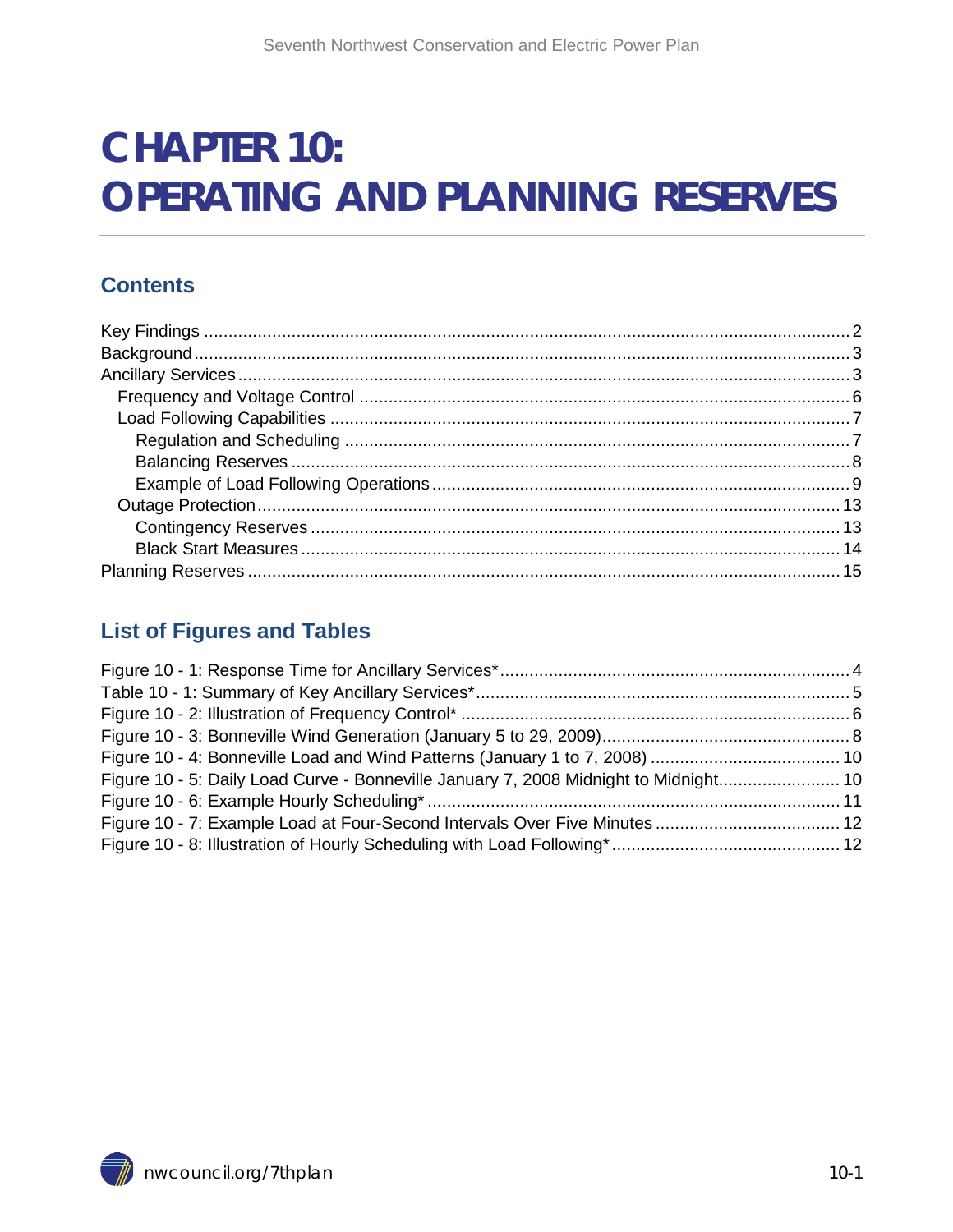## <span id="page-1-0"></span>KEY FINDINGS

The Northwest Power Act defines reserves as "the electric power needed to avert particular planning or operating shortages for the benefit of firm power customers of the Administrator… (A) from resources or (B) from rights to interrupt, curtail, or otherwise withdraw, as provided by specific contract provisions, portions of the electric power supplied to customers." To protect against planning shortages, the Council has developed an Adequacy Reserve Margin (ARM) that serves as a resource acquisition guide for future energy and capacity needs. To protect against operating shortages, the Council includes contingency reserve requirements and within-hour balancing reserve requirements in its resource simulation and planning models.

The adequacy reserve margin specifies the amount of "extra"<sup>[1](#page-0-0)</sup> resource needed, above the forecast weather-normalized load, to cover future uncertainties, such as temperature variations and resource outages. A separate ARM is calculated for energy needs and for capacity needs. The ARM is defined as the difference between total rate-based resource capability and weather-normalized load, divided by load, for a power supply that just meets the Council's adequacy standard.<sup>[2](#page-1-1)</sup> Thus, in theory, future power supplies that meet the ARM thresholds should comply with the Council's adequacy standard.

Contingency reserves refer to actions that can be taken to maintain system balance during the unplanned loss of a large generator or transmission line. The Northwest Power Pool sets these reserve requirements for the Northwest to 3 percent of load plus 3 percent of generation or to the magnitude of the single largest system component failure, whichever is larger.<sup>[3](#page-1-2)</sup> At least half of these reserves must be supplied by unloaded generators that are synchronized with the power supply (i.e. spinning reserves).

Within-hour balancing reserves are provided by resources with sufficiently fast ramp rates to meet the second-to-second and minute-to-minute variations between load and generation left over after scheduled operations. Because of the rapid and sizeable development of wind generation in the Northwest, balancing reserve requirements have grown substantially. The bulk of these reserves are carried by the region's hydroelectric system, which has led to a reduction in hydroelectric peaking capability and an increase in its minimum off-peak generation. The Council only includes the balancing reserves for the Bonneville Power Administration's balancing area in its analyses.

 $\overline{a}$ 

 $1$  When including only rate-based resources and critical-period hydro in the ARM calculation, it is possible that the planning target turns out to be negative, that is, the power supply can be deficit and still be adequa

<span id="page-1-1"></span> $3$  The Council deems a power supply to be adequate if its loss of load probability is no more than 5 percent.<br>3 Northwest Power Pool, "Reserve Sharing Program Documentation," May 1, 2015, Attachment A, page 37,

<span id="page-1-2"></span>

[http://www.nwpp.org/documents/RSGC/NWPP-Reserve-Sharing-Doc-April-17-2015-RSG-Approved-Effective-May-1-](http://www.nwpp.org/documents/RSGC/NWPP-Reserve-Sharing-Doc-April-17-2015-RSG-Approved-Effective-May-1-2015.pdf) [2015.pdf](http://www.nwpp.org/documents/RSGC/NWPP-Reserve-Sharing-Doc-April-17-2015-RSG-Approved-Effective-May-1-2015.pdf)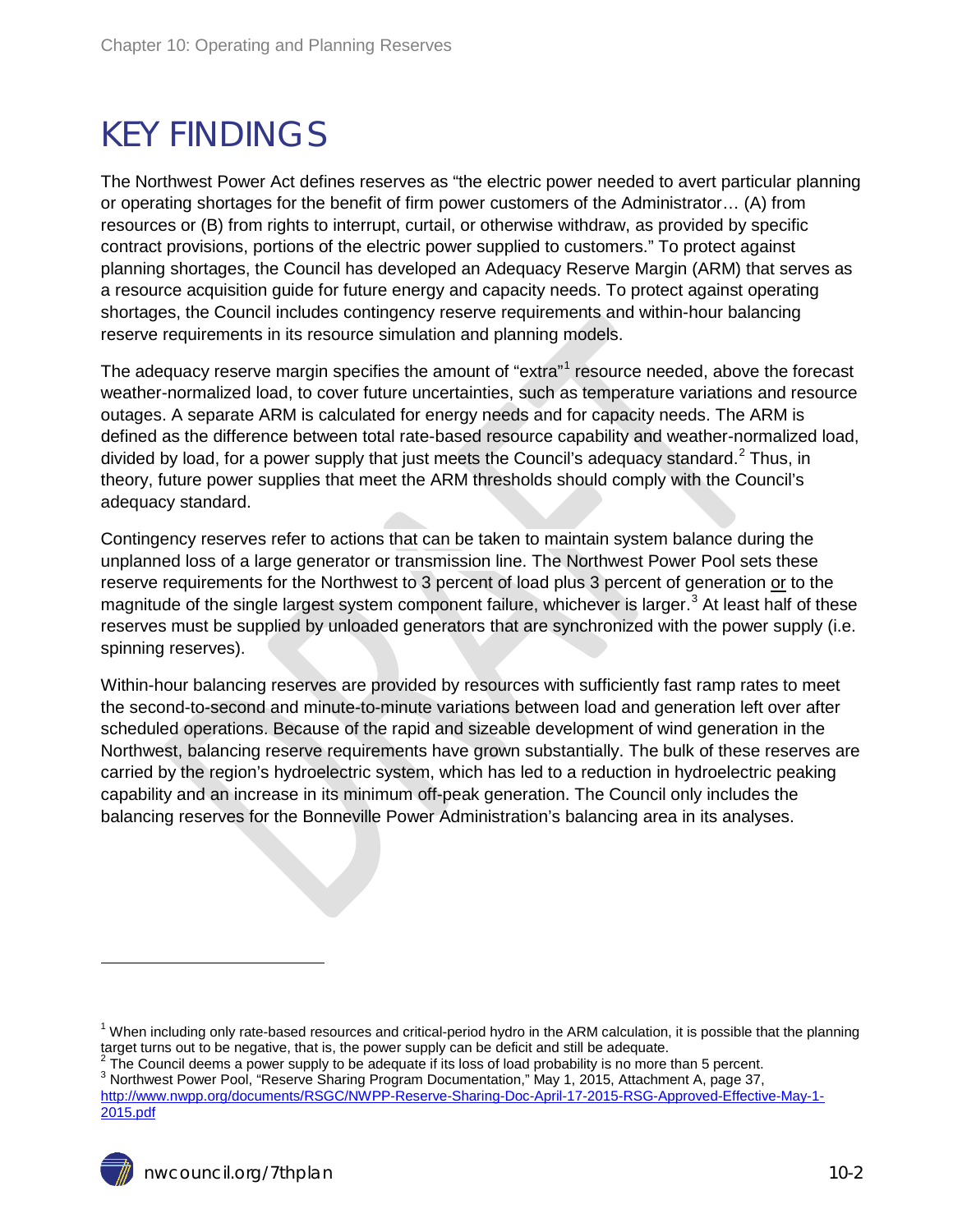# <span id="page-2-0"></span>BACKGROUND

The fundamental objective of power system operations is to continuously match supply of power from electric generators to customers' load at all times. This involves proper planning to ensure that the power supply has sufficient energy, capacity and balancing capability to cover the monthly, daily, hourly and moment-to-moment variations in load and generation). Until recently, load serving entities in the Northwest focused more on energy needs because of the large capacity of the region's hydroelectric system. In other words, the system had sufficient machine capability to cover hourly peaks (capacity) and short-term variations in load (balancing) but did not have enough storage behind reservoirs to generate at high levels for extended periods of time (energy).

In more recent years, changes in the seasonal shape of Northwest load, increasing constraints placed on the operation of the hydroelectric system, and rapidly increasing amounts of variable generation resources (i.e. wind) have made system capacity and balancing needs higher priorities.

In this chapter, details are provided for the types of ancillary services and reserves that the power system must provide in order to continuously match generation to load. The term "ancillary services" usually refers to operations that a power supply manager takes to keep the system stable and reliable. These services include actions to maintain proper frequency and voltage across the entire system. They also include generator operations (i.e. ramp up and ramp down) to match the variability in load and, in today's world, to offset the variability of wind (and other variable generating supplies). The power system must also have sufficient surplus generating capability (or load management operations) to offset the loss of a major system component.

This chapter focuses on two aspects of ancillary services that are critical in the development of the  $7<sup>th</sup>$  Power Plan, namely operating reserves and planning reserves. Those terms are defined more clearly below. Chapter 16 and Appendix K of this plan provide a more detailed discussion of how the region assesses its need for operating and planning reserves and how it can best provide for that need.

# <span id="page-2-1"></span>ANCILLARY SERVICES

Ancillary services related to electric power are actions taken by system operators to ensure that power is delivered in a reliable manner without diminished quality. The United States [Federal Energy](https://en.wikipedia.org/wiki/Federal_Energy_Regulatory_Commission)  [Regulatory Commission \(FERC\)](https://en.wikipedia.org/wiki/Federal_Energy_Regulatory_Commission) defines ancillary services as "those services necessary to support the transmission of electric power from seller to purchaser given the obligations of control areas and transmitting utilities within those control areas to maintain reliable operations of the interconnected transmission system." In general, ancillary services provide for:

- Frequency and voltage control
- Load following capability
- Outage protection

Frequency and voltage control maintain the stability and security of the transmission system and provide a consistent delivery of electricity (e.g. no brownouts). Load following capabilities are actions taken to insure that variations in load are matched exactly by generation at all times, ranging from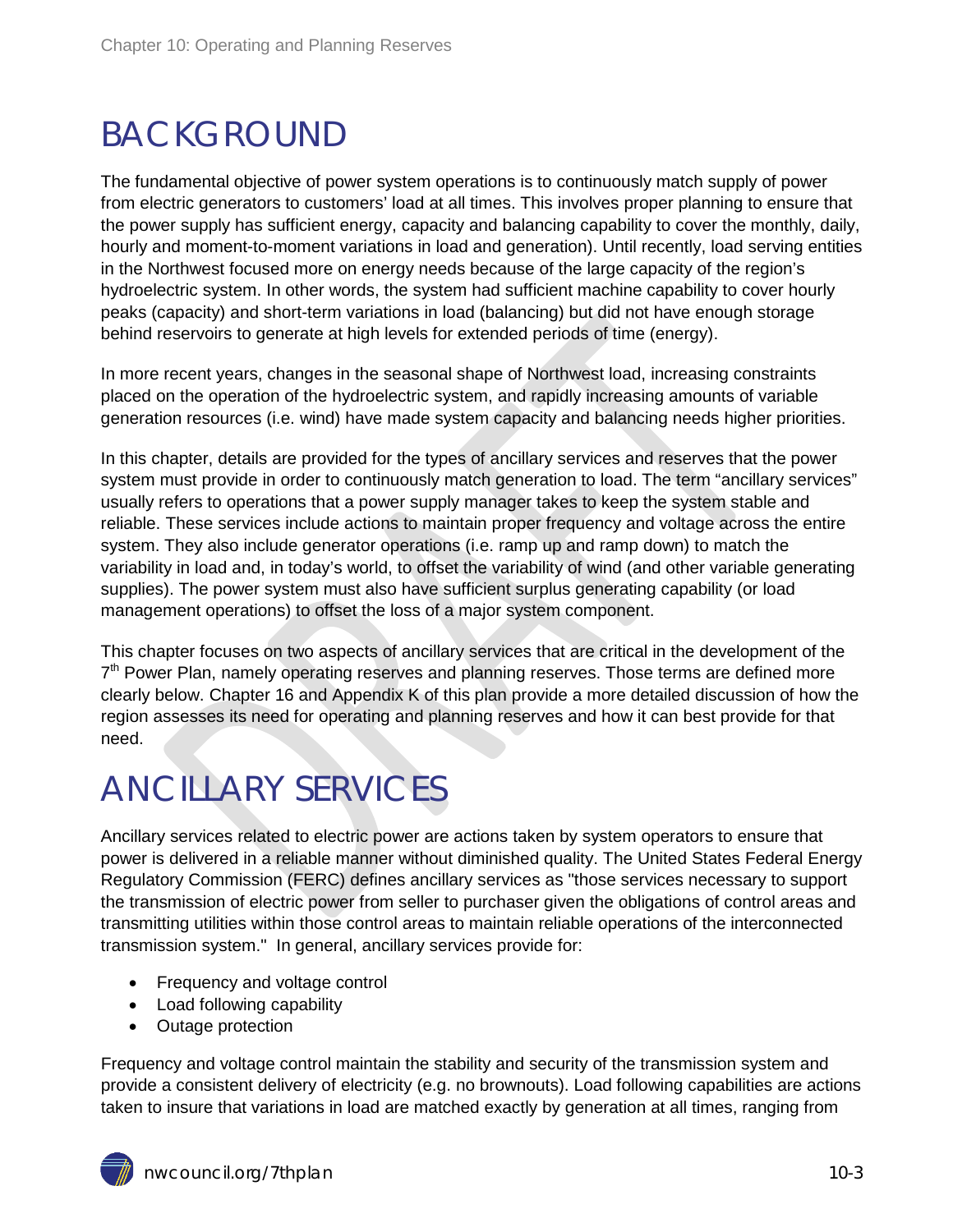seconds to minutes, hours, days and weeks. Outage protection operations are actions taken to instantly replace the loss of a generator or bulk transmission line. Table 10-1 provides a more detailed summary of ancillary services.

In general, ancillary services can be broken down into actions that can be taken during normal operations and those needed during emergency situations. Figure 10 - 1 below summarizes the types of actions that are typically taken during normal and emergency conditions and when those actions are commonly taken.

<span id="page-3-0"></span>

| <b>Contingency Operation</b> |                              |               |
|------------------------------|------------------------------|---------------|
|                              |                              |               |
|                              |                              | Replacement I |
|                              | <b>Non-spinning Reserves</b> |               |
|                              |                              |               |
| <b>Spinning Reserves</b>     |                              |               |
|                              |                              |               |
| <b>Normal Operation</b>      |                              |               |
|                              |                              |               |
|                              | <b>Load Following</b>        |               |
|                              |                              |               |
| Regulation                   |                              |               |
|                              |                              |               |
| <b>Voltage Control</b>       |                              |               |
|                              |                              |               |

Figure 10 - 1: Response Time for Ancillary Services\*

**0.1 Min 1 Min 10 Min 60 Min**

\* Adapted from Kirby, Brendan, "Ancillary Services: Technical and Commercial Insights," July 2007, page 8, Prepared for WÄRTSILÄ (a Finnish corporation which manufactures and services power sources and other equipment in the marine and energy markets).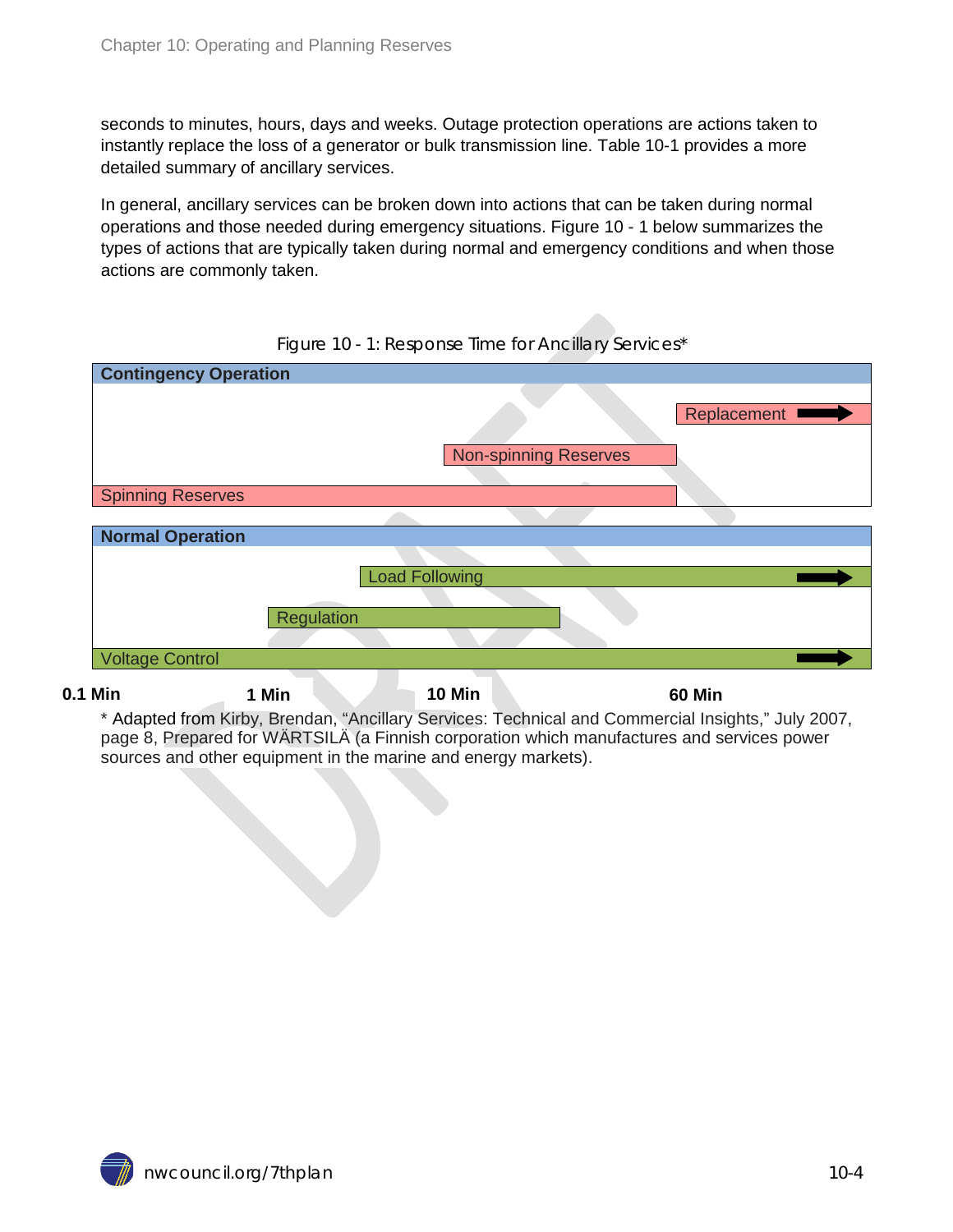<span id="page-4-0"></span>

|                                             | <b>Service Description</b>                                                                                                                                                                                                                                                                                                                                                                               |                 |                 |  |
|---------------------------------------------|----------------------------------------------------------------------------------------------------------------------------------------------------------------------------------------------------------------------------------------------------------------------------------------------------------------------------------------------------------------------------------------------------------|-----------------|-----------------|--|
| <b>Service</b>                              | Response Speed                                                                                                                                                                                                                                                                                                                                                                                           | Duration        | Cycle Time      |  |
| <b>Normal Conditions</b>                    |                                                                                                                                                                                                                                                                                                                                                                                                          |                 |                 |  |
| Regulating<br>Reserve                       | Online resources, on automatic generation control, that can respond rapidly to<br>system-operator requests for up and down movements; used to track the minute-to-<br>minute fluctuations in system load and to correct for unintended fluctuations in<br>generator output to comply with Control Performance Standards (CPSs) 1 and 2 of<br>the North American Electric Reliability Council (NERC 2006) |                 |                 |  |
|                                             | $-1$ min                                                                                                                                                                                                                                                                                                                                                                                                 | <i>Minutes</i>  | <b>Minutes</b>  |  |
| Load Following<br>or Fast Energy<br>Markets | Similar to regulation but slower. Bridges between the regulation service and the<br>hourly energy markets.                                                                                                                                                                                                                                                                                               |                 |                 |  |
|                                             | $\sim$ 10 minutes                                                                                                                                                                                                                                                                                                                                                                                        | 10 min to hours | 10 min to hours |  |
| <b>Contingency Conditions</b>               |                                                                                                                                                                                                                                                                                                                                                                                                          |                 |                 |  |
| Spinning Reserve                            | Online generation, synchronized to the grid, that can increase output immediately in<br>response to a major generator or transmission outage and can reach full output<br>within 10 min to comply with NERC's Disturbance Control Standard (DCS)                                                                                                                                                         |                 |                 |  |
|                                             | Seconds to $\leq 10$ min                                                                                                                                                                                                                                                                                                                                                                                 | 10 to 120 min   | Hours to Days   |  |
| Non-Spinning<br>Reserve                     | Same as spinning reserve, but need not respond immediately; resources can be<br>offline but still must be capable of reaching full output within the required 10 min                                                                                                                                                                                                                                     |                 |                 |  |
|                                             | $\leq$ 10 min                                                                                                                                                                                                                                                                                                                                                                                            | 10 to 120 min   | Hours to Days   |  |
| Replacement or<br>Supplemental<br>Reserve   | Same as supplemental reserve, but with a 30-60 min response time; used to restore<br>spinning and non-spinning reserves to their pre-contingency status                                                                                                                                                                                                                                                  |                 |                 |  |
|                                             | $\leq$ 30 min                                                                                                                                                                                                                                                                                                                                                                                            | 2 hours         | Hours to Days   |  |
| <b>Other Services</b>                       |                                                                                                                                                                                                                                                                                                                                                                                                          |                 |                 |  |
| Voltage Control                             | The injection or absorption of reactive power to maintain transmission-system<br>voltages within required ranges                                                                                                                                                                                                                                                                                         |                 |                 |  |
|                                             | Seconds                                                                                                                                                                                                                                                                                                                                                                                                  | Seconds         | Continuous      |  |
| <b>Black Start</b>                          | Generation, in the correct location, that is able to start itself without support from<br>the grid and which has sufficient real and reactive capability and control to be<br>useful in energizing pieces of the transmission system and starting additional<br>generators.                                                                                                                              |                 |                 |  |
|                                             | <b>Minutes</b>                                                                                                                                                                                                                                                                                                                                                                                           | Hours           | Months to Years |  |
|                                             |                                                                                                                                                                                                                                                                                                                                                                                                          |                 |                 |  |

\* Kirby, Brendan, "Ancillary Services: Technical and Commercial Insights," July 2007, page 9, Prepared for WÄRTSILÄ (a Finnish corporation which manufactures and services power sources and other equipment in the marine and energy markets).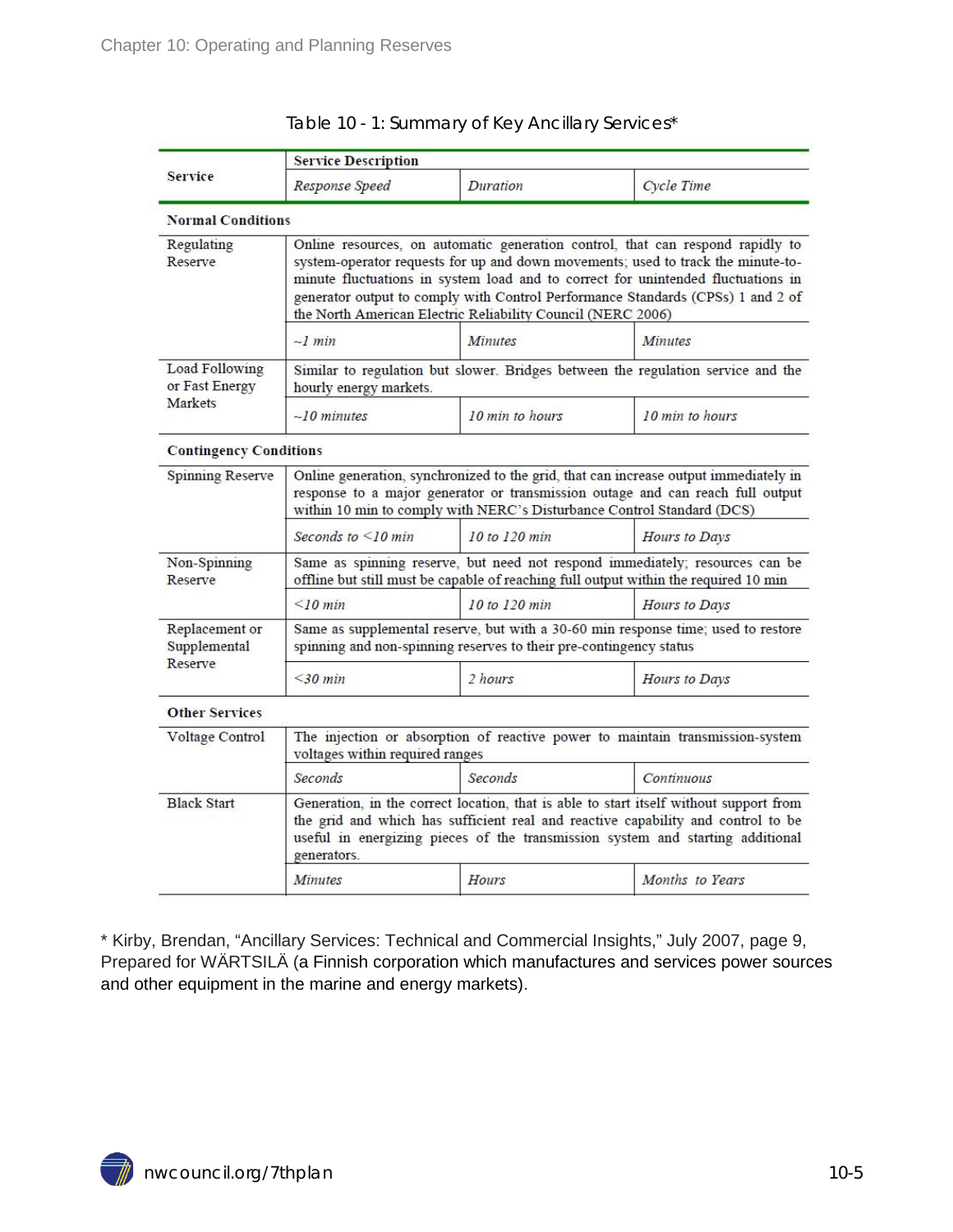## <span id="page-5-0"></span>Frequency and Voltage Control

The normal frequency of alternating current in the United States is 60 cycles per second. The normal voltage for residential and commercial use is 120 volts. While the frequency of electric current stays the same across all phases of the power system, from generation through end use, the voltage varies. Historically, electric power has been generated at large generating facilities and is then transported to users via high voltage transmission lines. The bulk electricity transmission grid often runs at 500,000 volts and is then transformed to lower voltage lines (230,000 and lower) before reaching the local distribution system that delivers the final power to users at 120 volts.

Frequency control refers to the capability of ensuring that grid frequency stays within a specific range of 60 cycles per second. Frequency will increase or decrease when mismatches between electricity generation and load occur. It decreases when load exceeds generation and increases when generation exceeds load. Large frequency deviations result in equipment damage and potential power system failure.

<span id="page-5-1"></span>

Figure 10 - 2: Illustration of Frequency Control\*

\*Source: "BALANCING AND FREQUENCY CONTROL," A Technical Document Prepared by the NERC Resources Subcommittee, January 26, 2011, page 7.

Balancing authorities are electrical subareas within the region that are the responsible entities to maintain load-interchange-generation balance and support interconnection frequency in real time. Each balancing authority must balance its own load and resources and keep track of imports and exports, all while its own load and variable resource generation is continuously changing. Balancing authorities use a variety of techniques to balance their own generation and load and to keep the frequency of the system stable. Further, they are responsible for minimizing fluctuations in frequency between balancing authorities as power flows from one area to another.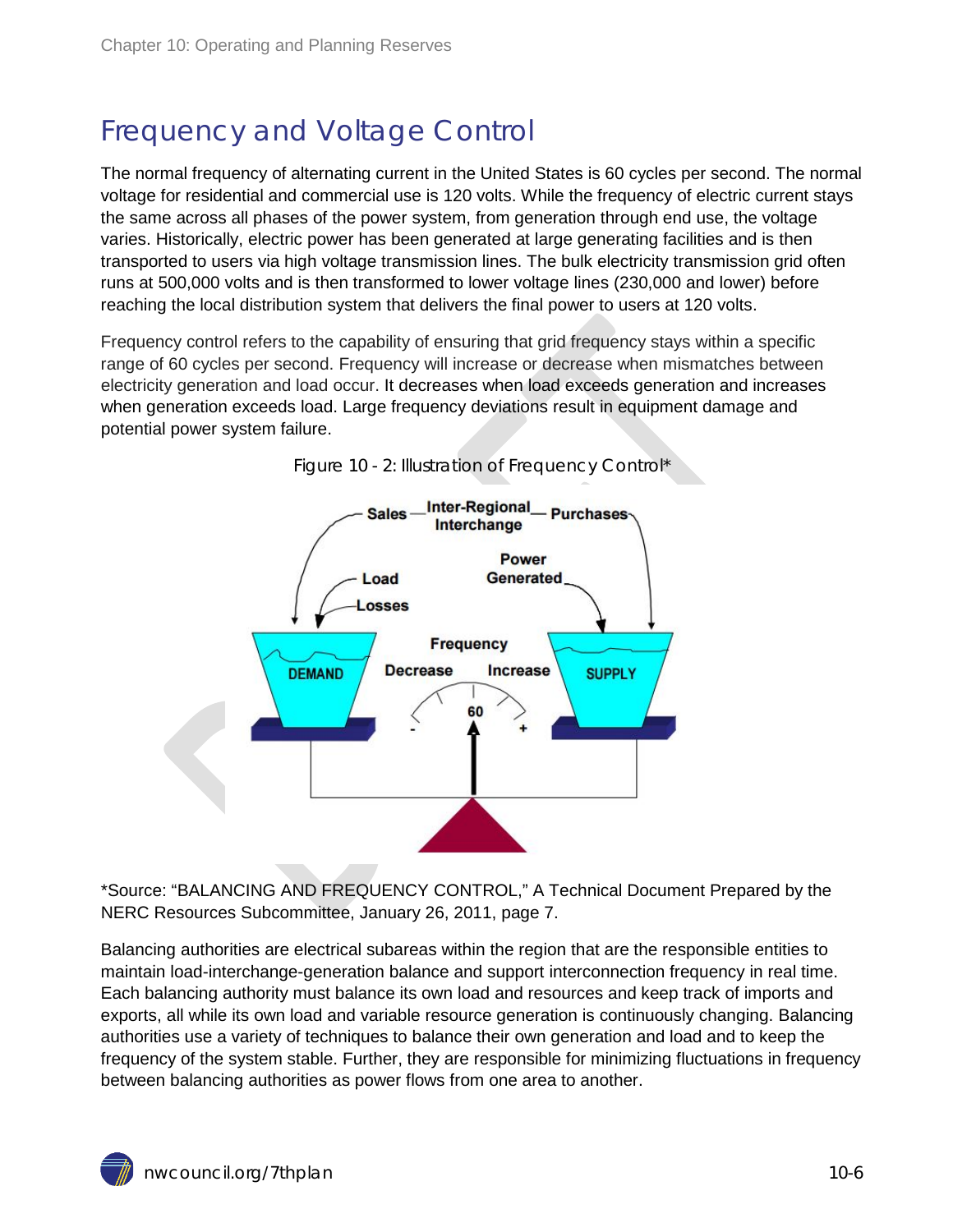Between balancing authorities, frequency is controlled by maintaining a stable net interchange with neighboring areas. The basic test of success for this is called the Area Control Error (ACE). ACE is a measurement, calculated every four seconds, based on the imbalance between load and generation within a balancing area, taking into account previously planned imports and exports and the frequency of the interconnection. The North American Electric Reliability Corporation (NERC) and Western Electricity Coordinating Council (WECC) reliability standards govern the amount of allowable deviation of the balancing authority's ACE over various intervals, although the basic premise is that ACE should be approximately zero. The ACE is maintained through a combination of automatic and operator actions. The automatic part is done through a computer-controlled system called Automatic Generation Control (AGC), which monitors the frequency of the system and correspondingly adjusts participating generators' output (within seconds) to bring the frequency back in line.

Voltage control refers to ensuring that the system voltage, for every phase of electricity delivery, is kept within a specific range of its targeted value. High voltage variations can destroy equipment by breaking down insulation. Periods of low voltage can make motors stall and overheat equipment. In extreme cases, a voltage loss can cause a blackout when a local drop in voltage cascades throughout a region.

In technical terms, voltage is controlled by injecting or absorbing *reactive power* by means of *synchronous or static* compensation. Every alternating-current (AC) power system has both real and reactive power. In an AC system, current varies (at 60 cycles per second in North America) as does the voltage. When the current and voltage oscillations get out of phase, the voltage can drag behind or race ahead of the current (i.e. get out of phase). This effectively lowers or increases the net voltage of the system. To compensate for this, electrical components that provide reactive power, such as capacitors, are added to the system.

In its planning process, the Council assumes that frequency and voltage control actions will be provided by the appropriate parties and, therefore, does not include these actions in its simulation and planning models.

### <span id="page-6-0"></span>Load Following Capabilities

Reserves to cover load following activities have two major purposes; 1) to cover unexpected variation in loads due to temperature or other factors and 2) to cover unexpected changes in generation from variable resources (i.e. wind).

#### <span id="page-6-1"></span>Regulation and Scheduling

Regulation is the use of on-line generation equipped with Automatic Generation Control (AGC) which can change output quickly (megawatts per minute) to track the moment-to-moment fluctuations in customer loads and to correct for unintended fluctuations in generation. Regulation helps to maintain interconnection frequency, manage differences between actual and scheduled power flows between balancing areas, and match generation to load within a balancing area. Load following is the use of on-line generation, storage, or load equipment to track the intra- and interhour changes in customer loads.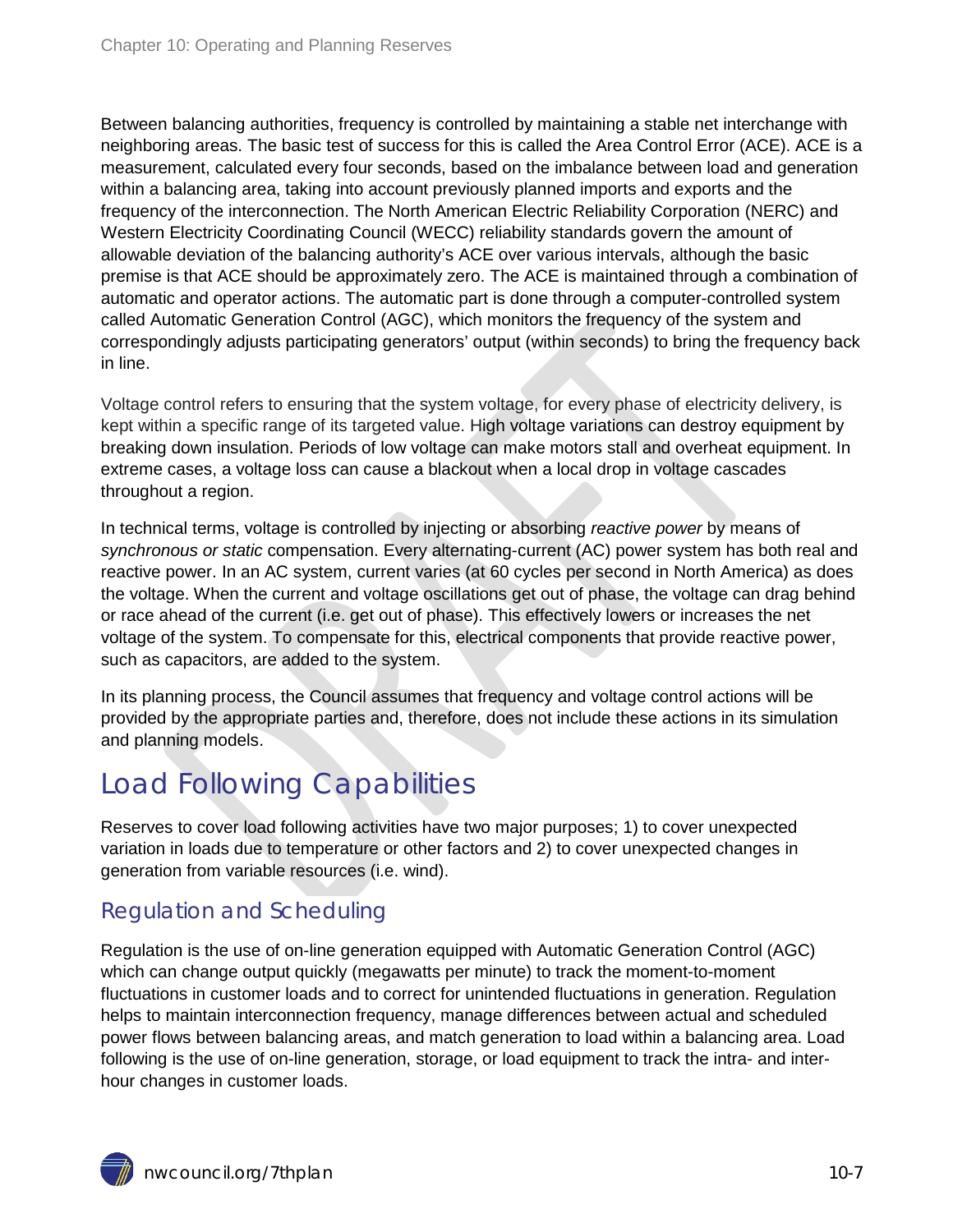Scheduling is the before-the-fact assignment of generation and transmission resources to meet anticipated loads. Scheduling can encompass different time periods: a week ahead (e.g., a utility will schedule its units on Thursday for each hour of the following week), a day ahead, and before each hour. Scheduling of generation occurs for flows out of a balancing area, flows into a balancing area, and flows through a balancing area.

The Council does not include any regulation or scheduling operations in its planning process because they are not relevant to developing long-term resource acquisition strategies.

#### <span id="page-7-0"></span>Balancing Reserves

Balancing reserves are provided by resources with sufficiently fast ramp rates to meet the secondto-second and minute-to-minute variations between load and generation left over after providing regulation and scheduled operations. Before the sharply increasing development of wind generation, balancing reserves were maintained mostly to cover short-term variations in load. After the development of wind, these reserves also covered short-term variance in the expected variable energy resource generation. Balancing reserves not only provide additional generating capability when loads unexpectedly increase (or wind/solar unexpectedly decrease) but also provide the ability to cut back generation when load suddenly drops or when wind/solar generation unexpectedly increases. Figure 10 - 3 below illustrates the variation in wind generation. In this particular case, wind stopped generating for almost a two-week period.

<span id="page-7-1"></span>

Figure 10 - 3: Bonneville Wind Generation (January 5 to 29, 2009)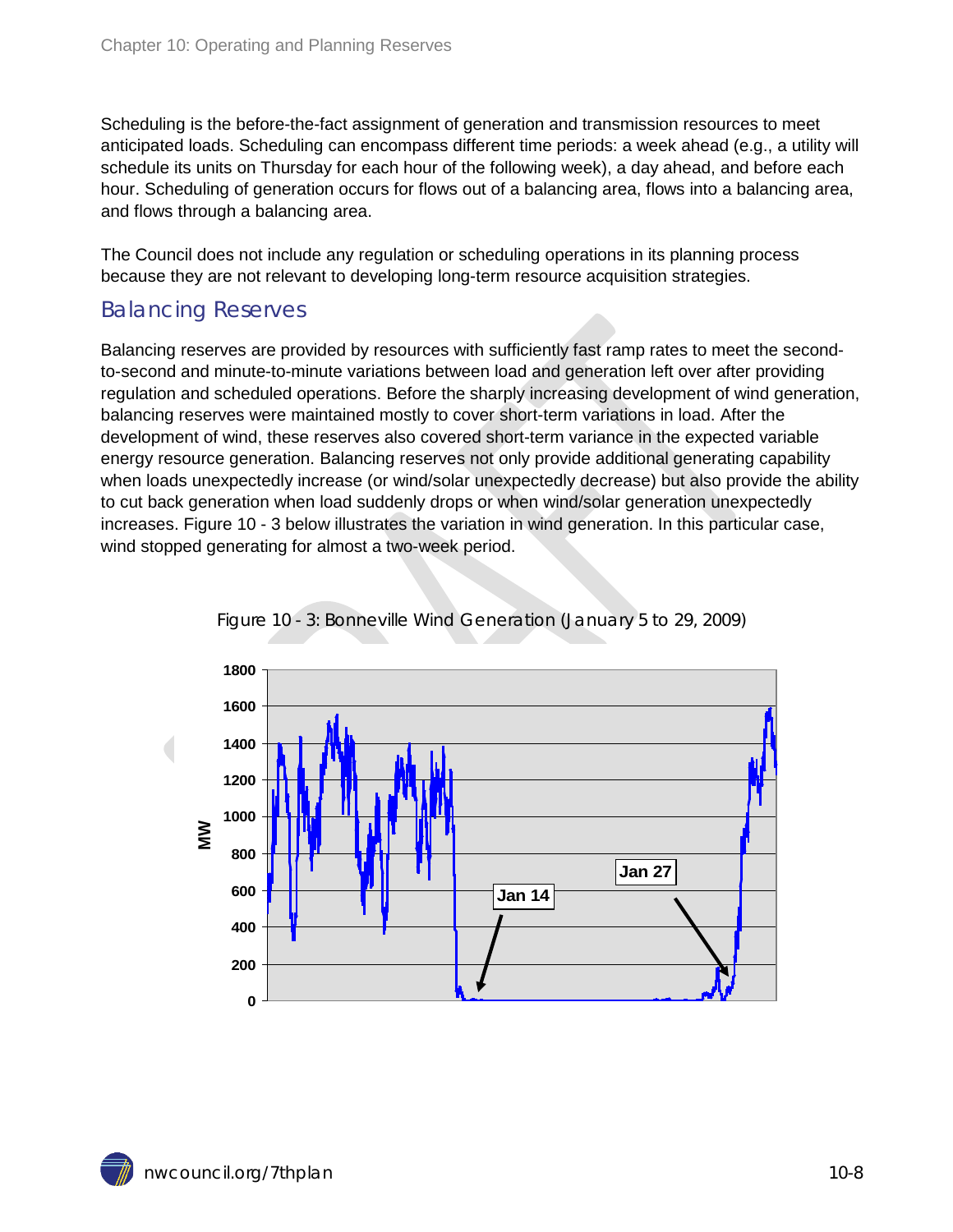Balancing reserves that provide additional capability are referred to as incremental (INC) reserves. Those that back off generation (or add more load) are referred to as decremental (DEC) reserves. The shortest time step in the Council's resource adequacy model (GENESYS) is one hour. Therefore, it cannot assess the need for or the sufficiency of balancing reserves. That need must be determined by other means.<sup>[4](#page-1-2)</sup> Currently the Council only includes the Bonneville Power Administration requirements of 900 megawatts of incremental reserve and 1,100 megawatts of decremental reserve in its analyses. More detail regarding the assessment and cost-effective implementation of these reserves is provided in Chapter 16 and in Appendix K.

In the Council's model, balancing reserves are assumed to be provided by the hydroelectric system. This has the effect of reducing the regional hydroelectric peaking capability and of increasing its minimum off-peak period generation.

#### <span id="page-8-0"></span>Example of Load Following Operations

An example of basic load following operations is described below, based on five-minute interval data from the Bonneville Power Administration balancing area for January of 2008. This was taken from Chapter 12 of the Council's  $6<sup>th</sup>$  Power Plan and provides a good example of load following operations.

Figure 10 - 4 illustrates a typical weekly load pattern, with a sharp daily up ramps in the morning as people get up, turn on electric heat, turn on lights, take showers, and as businesses begin the day. It also shows the Bonneville balancing area wind generation from the same period, highlighting the irregular pattern typical of wind generation. The data from this week will be used in several subsequent graphs, focusing on shorter time intervals to illustrate particular issues.

Focusing on a single day, January 7, 2008, Figure 10 - 5 highlights a single operating hour, from 6:00 a.m. to 7:00 a.m.

 $\ddot{\phantom{a}}$ 

<span id="page-8-1"></span><sup>&</sup>lt;sup>4</sup> Assessing the need for within-hour balancing reserves requires an analysis of sub-hourly (preferably minute to minute) resource dispatch and load. Balancing reserves carried by the hydroelectric system are incorporated as constraints in the Council's TRAPEZOIDAL model, which assesses hydroelectric peaking capability.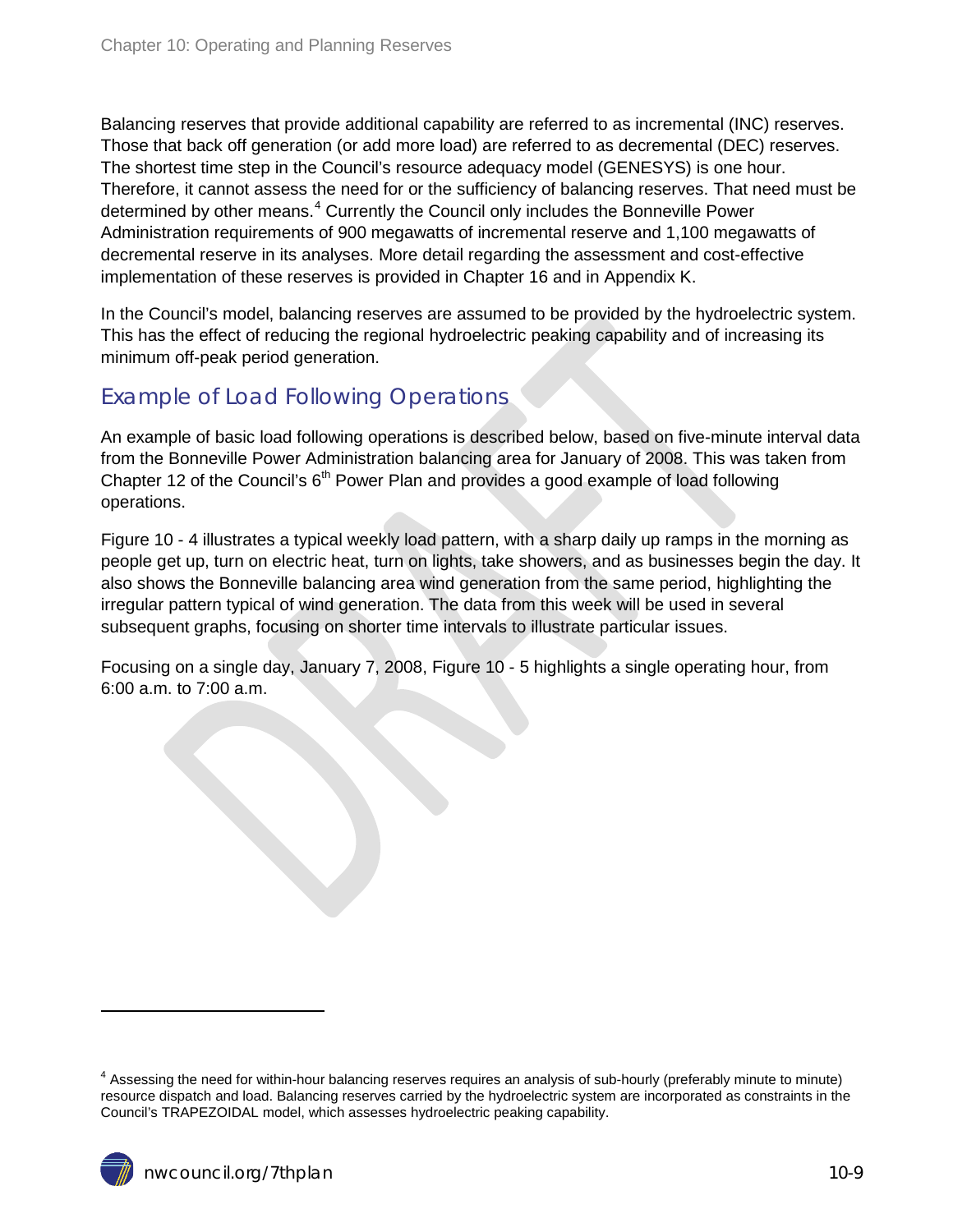

<span id="page-9-0"></span>Figure 10 - 4: Bonneville Load and Wind Patterns (January 1 to 7, 2008)

<span id="page-9-1"></span>Figure 10 - 5: Daily Load Curve - Bonneville January 7, 2008 Midnight to Midnight



A balancing authority has to deal with a load ramp of, for example, 762 megawatts over the course of an hour, using the generation under its control in its own balancing area. At the same time, it must deal with any imports or exports that have their own time pattern for adjustment. Scheduling between balancing authorities in WECC is generally done in one-hour increments, with the schedules ramping in across the hour, from 10 minutes before the hour to 10 minutes after the hour.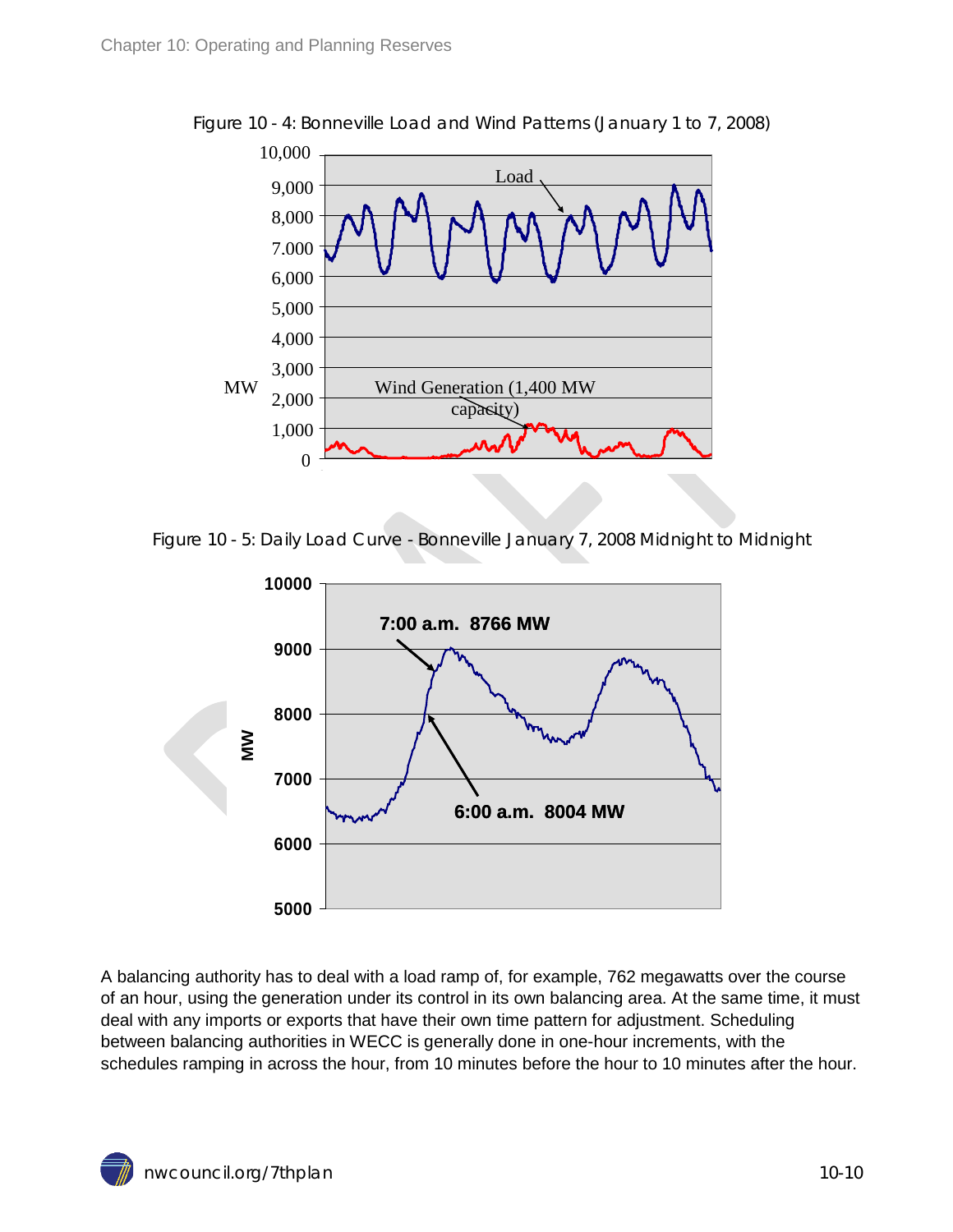Figure 10 - 6 focuses on the 6:00 a.m. to 7:00 a.m. load from the previous graph, while adding a hypothetical net schedule of generation to meet the average hourly load by any of its providers, including purchases from and sales to the market. The balancing authority must address the differences (both positive and negative) between the total scheduled generation and the net load in the balancing area by operating the generation under its control either up or down to match the load instantaneously, and to manage its ACE to acceptable levels. The graph points to the differences between scheduled generation and actual load that requires balancing authority action.

There are NERC and WECC reliability standards that govern how balancing authority action can be taken. In addition to contingency reserves, which must be available in case of a sudden forced outage, the standards require regulation reserves, which is generation connected to the balancing authority's AGC system. The standards do not require any specific megawatt or percentage level of regulation reserves. Rather, they require that the balancing authority hold a sufficient amount so that its ACE can be controlled within the required limits. How the balancing authority meets the requirements highlighted in Figure 10 - 6 involves some discretion.

<span id="page-10-0"></span>



\*Solid line shows scheduled generation and dashed line shows actual load.

Most balancing authorities prefer to break the requirement into two parts: one meeting the pure regulation requirement, allowing AGC generation to respond every four seconds; the other adjusting generation output over a longer period, typically 10 minutes. The pure regulation requirement is illustrated by Figure 10 - 7, which shows a hypothetical, random pattern at four-second intervals (which is the kind of pattern the load actually exhibits) on top of a five-minute trend. This is the load that the generation on AGC actually follows. Figure 10 - 8 illustrates one pattern of breaking that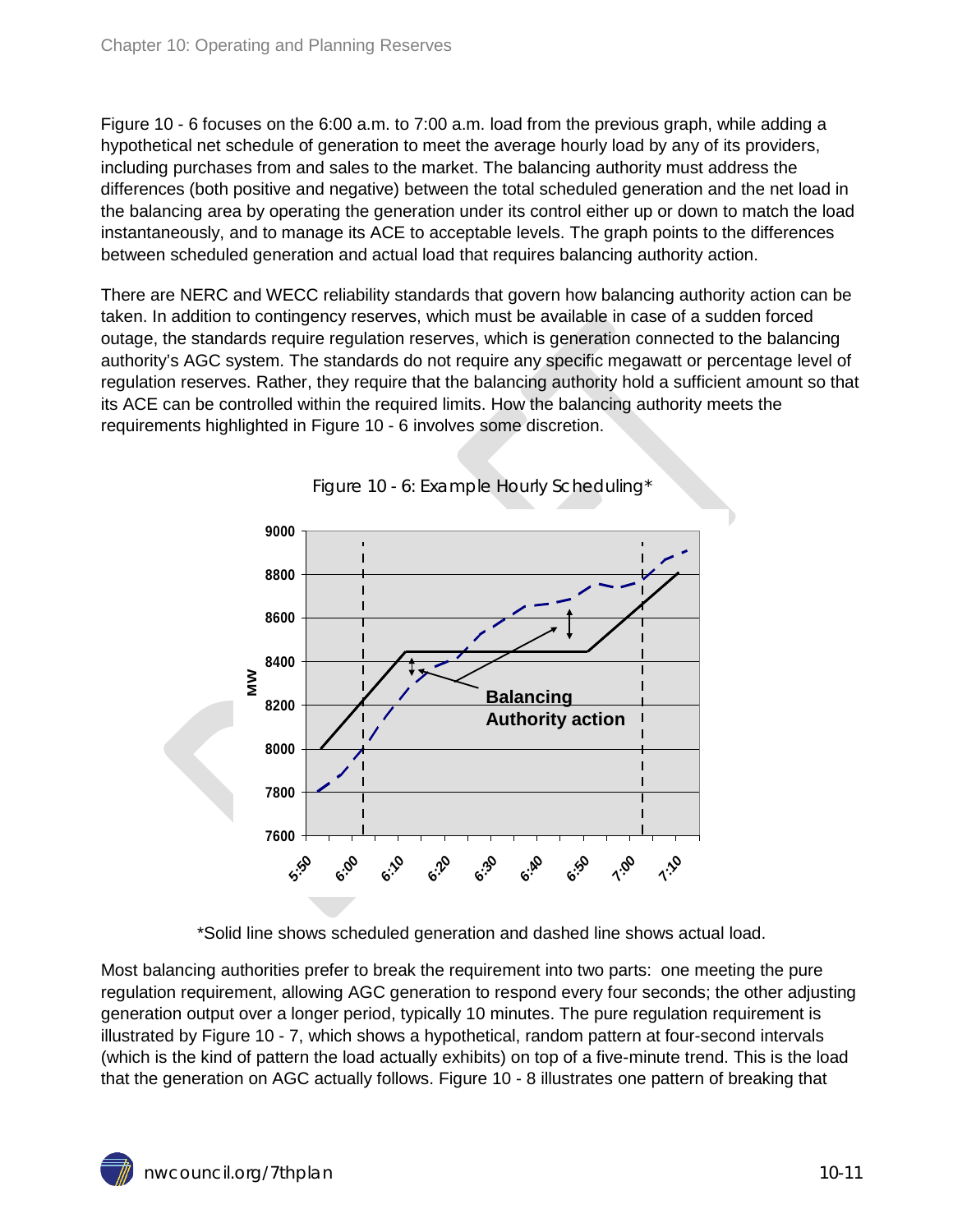<span id="page-11-0"></span>requirement up, separating the regulation requirement for generation on AGC from the remaining requirement, usually called load-following or balancing.<sup>[5](#page-8-1)</sup>



Figure 10 - 7: Example Load at Four-Second Intervals Over Five Minutes



<span id="page-11-1"></span>

\*Dashed line shows scheduled generation, solid blue line shows actual load and orange line in between separates the AGC regulation from load following actions.

 $\ddot{\phantom{a}}$ 

<span id="page-11-2"></span><sup>5</sup> When the only remaining requirement is the variation in load, load-following is the most common term. When the requirement includes the effect of variable generation, like wind, the term balancing is often used instead.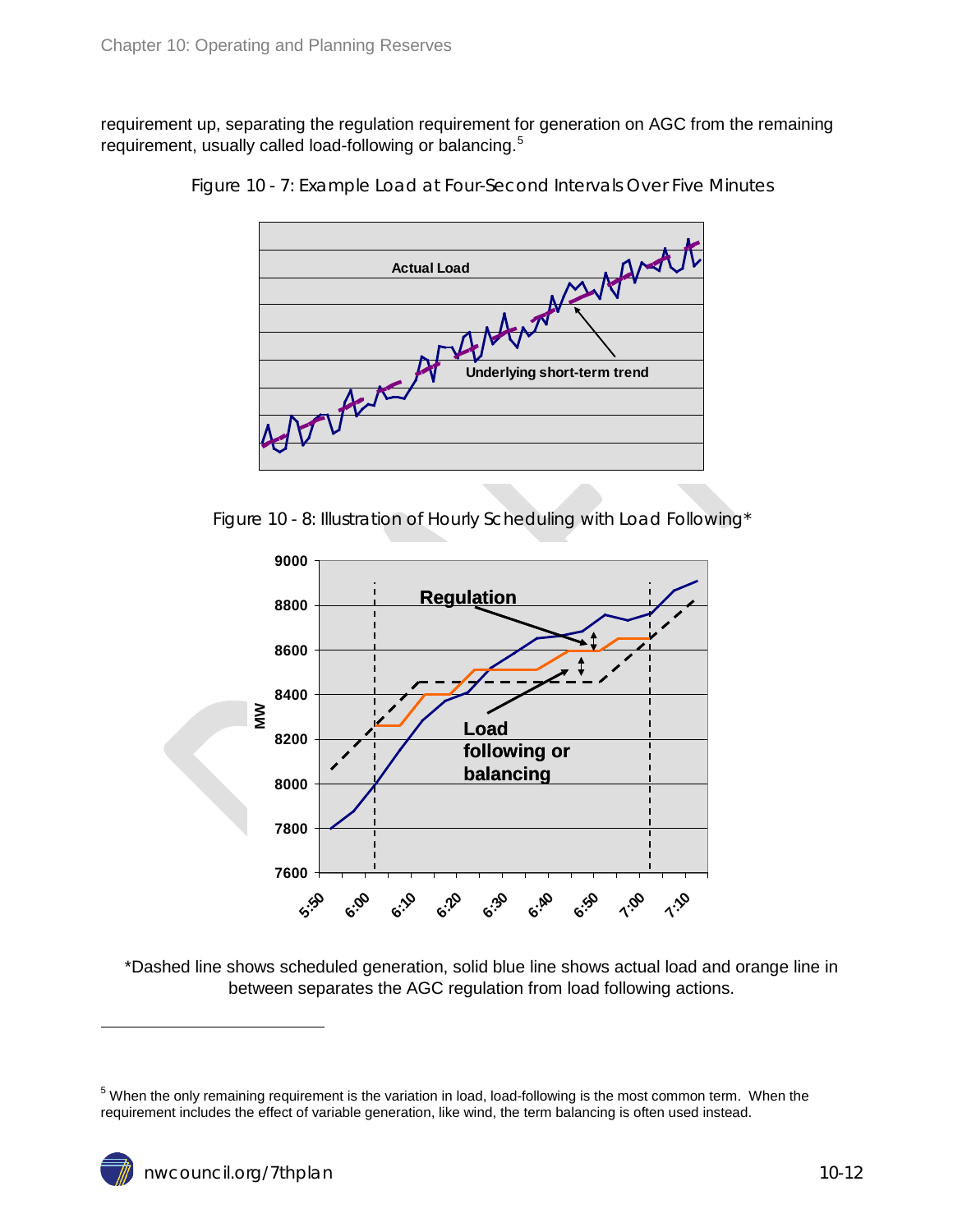Balancing authorities plan for regulation and balancing services before the need for them arises. They ensure that enough scheduled generation is on AGC to provide moment-to-moment regulation services. They also plan to operate some generators at levels lower than they otherwise would in order to have the ability to increase generation and provide incremental load-following. Conversely, they may also need to operate some generators at levels higher than they otherwise would in order to have the ability to decrease generation and provide decremental load following.

The Council only includes within-hour balancing reserves in its long-term planning process. These are reserves that allow the power system to match generation to load (both up and down) during sub-hourly periods. In particular, these reserves cover the variation in sub-hourly loads and in wind and solar generation. Currently, the Council's analysis only considers within-hour balancing reserves of the Bonneville Power Administration balancing area, which are 900 megawatts of incremental (increasing) reserves and 1,100 megawatts of decremental (decreasing) reserves. Chapter 16 and Appendix K describe how the Council is planning to assess the regional need for balancing reserves and how to best provide for them.

### <span id="page-12-0"></span>Outage Protection

FERC defines operating reserves (in Order No. 888) as "extra generation available to serve load in case there is an unplanned event such as loss of generation." The term "operating reserves," however, is not a standard term but generally means an amount of surplus generating capability that can be dispatched immediately or in a very short time in the event of a system failure. These reserves, more commonly referred to as contingency reserves, are required to include both spinning and standing (non-spinning) reserves.

The Council and other power industry entities define operating reserves in a more general way, to include not only contingency reserves but also reserves to cover load following operations, that is, the ability to cover unexpected variations (up or down) in load and in generation from variable energy resources (i.e. wind, solar, run-of-river hydro). A discussion of load following reserves was presented above. Contingency reserves are typically used for short-term and lower magnitude outage protection. Utilities also have measures to cover more severe outages and system blackouts.

#### <span id="page-12-1"></span>Contingency Reserves

Contingency reserves refer to actions that can be taken to maintain system balance during the unplanned loss of a large generator or transmission line. Contingency reserves in the Northwest are set by the Northwest Power Pool (NWPP), a reserve-sharing subarea within the Western Electricity Coordinating Council (WECC), which itself is a subgroup of the North American Electric Reliability Corporation (NERC). The NWPP requires utilities to carry contingency reserves equal to 3 percent of load plus 3 percent of generation or equal to the magnitude of the single largest system

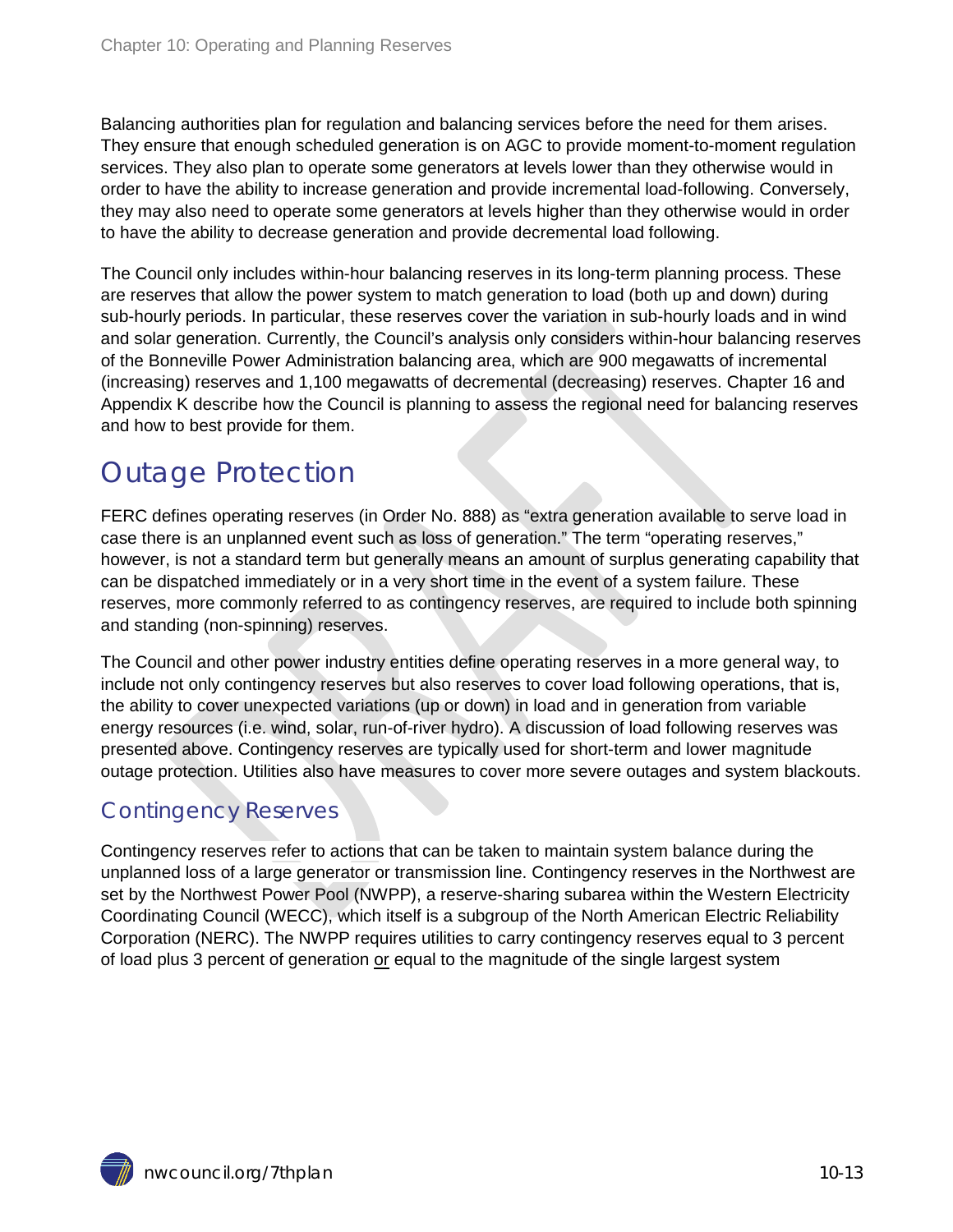component failure, whichever is larger.<sup>[6](#page-11-2)</sup> At least half of these reserves must be supplied by spinning reserves and the rest can be provided by standing reserves.

Spinning reserves are provided by an unloaded or partially-loaded generation source, which is synchronized to the power system and is instantly ready to serve additional load. Standing reserves are provided by generation not connected to the system but capable of serving load within a short period of time (10 minutes). In practice, many utilities lower costs by sharing reserves.

Contingency reserves can also be provided via agreements with customers to cut back a portion of their load under certain conditions. Load that can be cut automatically or in a very short time can be used as a spinning reserve. Load that takes longer to switch off provides standing reserves. Chapter 14 on demand response describes the Council's assessment of the regional potential for deploying such customer agreements to provide peaking capacity reserves.

The Council's hourly resource simulation model (GENESYS) keeps track of any hour in which contingency reserves cannot be maintained. Currently, a failure to maintain contingency reserves is treated as a curtailment. Fortunately, given the large capacity of the hydroelectric system, it is very rare to see a failure to maintain contingency reserves.

#### <span id="page-13-0"></span>Black Start Measures

Black start measures provide sufficient generating capability to restart the power system or an islanded region of a power system in the event of a major blackout. The Council's power plan does not include an assessment of sufficiency for regional (aggregate) black start generation. Typically, individual utilities have their own strategies for providing backup generation (and other actions) to offset system failures. When the situation gets worse and more than one utility is involved, the Northwest Power Pool assesses the situation and generally initiates a conference call among affected balancing authorities.

Nonetheless, it is important for planners to understand the need for black start capability. Brendan Kirby summarizes the characteristics of black start generators in his 2007 report entitled "Ancillary Services: Technical and Commercial Insights,"

*"Black start generators must be capable of starting themselves quickly without an external electricity source. They must have sufficient real and reactive power capability to be able to energize transmission lines and restart other generators. They must have sufficient ramping and control capability to remain stable as real and reactive loads change. Typically black start generators are at least tens of MW in capacity. They must also have relatively low minimum load capability and a broad operating range. They must be appropriately located in the power system to be useful in restarting other generators and in re-synchronizing the interconnection. They must be both able to control frequency and voltage and* 

 $\ddot{\phantom{a}}$ 

<sup>6</sup> [http://www.nwpp.org/documents/RSGC/NWPP-Reserve-Sharing-Doc-April-17-2015-RSG-Approved-Effective-May-1-](http://www.nwpp.org/documents/RSGC/NWPP-Reserve-Sharing-Doc-April-17-2015-RSG-Approved-Effective-May-1-2015.pdf) [2015.pdf](http://www.nwpp.org/documents/RSGC/NWPP-Reserve-Sharing-Doc-April-17-2015-RSG-Approved-Effective-May-1-2015.pdf)